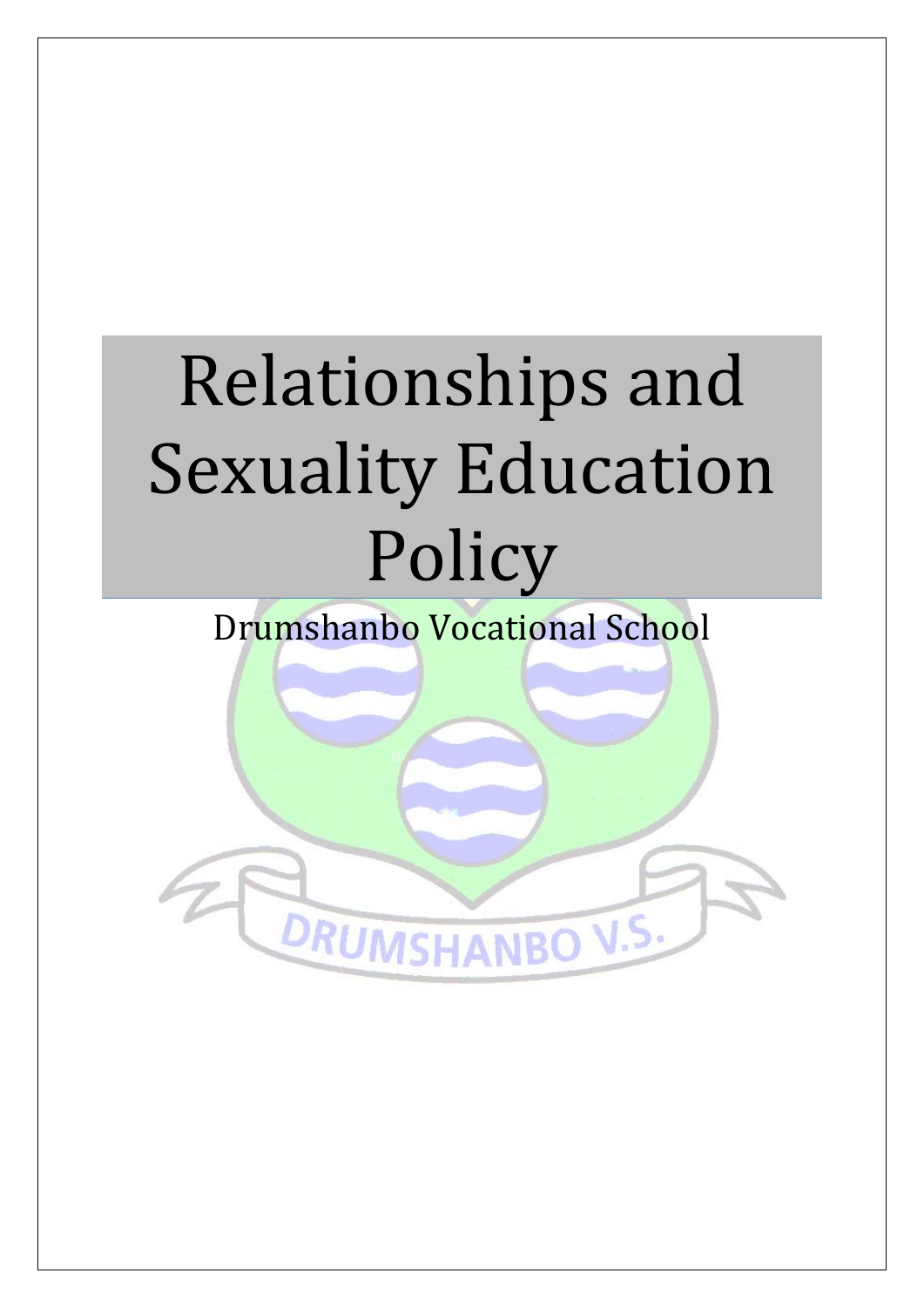#### Relationships and Sexuality Education

Drumshanbo Vocational School Drumshanbo, Co. Leitrim Roll no. 71570S

Drumshanbo Vocational School is a co-educational, academically non-selective school with an enrolment of approximately 370 students. The ethos of the school is one which respects every individual in the school community, promotes an environment which enhances self-esteem, and endeavours to develop the talents and aptitudes of every student.

# **School Mission Statement**

Drumshanbo Vocational School including students, teachers, parents and community, seeks to provide for the intellectual/curricular, physical, social and personal education of the student.

The School aims to establish, develop and nurture attitudes, values and behaviour which will enable the whole school community to reach its full potential.

All students are encouraged to find their own strengths in order to grow into self-confident and responsible adults. Within a firmly established programme of Pastoral Care, we seek to enhance the spiritual aspects of all our students' lives.

# **Definition of Relationship and Sexuality Education**

'Relationships and Sexuality Education (RSE) is a lifelong process of acquiring knowledge and understanding, and of developing attitudes, beliefs and values about sexual identity, relationships and intimacy. This education is delivered consciously and unconsciously by parents, teachers, peers, adults and the media.*' [www.education.ie](http://www.education.ie/)*

Drumshanbo Vocational School aims to provide young people with information and skills to evaluate the wide range of information, opinions, attitudes and values offered today, so they will make positive, responsible choices about themselves and the way they live their lives. The RSE programme also provides opportunities for young people to learn about relationships and sexuality, in ways that help them to think and act in a moral, caring and responsible way.

#### **Relationship of RSE to SPHE**

A syllabus for SPHE at Junior Cert has been approved by the Department of Education and Skills. As a programme, SPHE aims to;

- Enable students to develop personal and social skills
- Promote self-esteem and self-confidence
- **Enable students to develop a framework for responsible decision making**

RUMSHAI

- **Provide opportunities for reflection and discussion.**
- Promote physical, mental and emotional health and well being.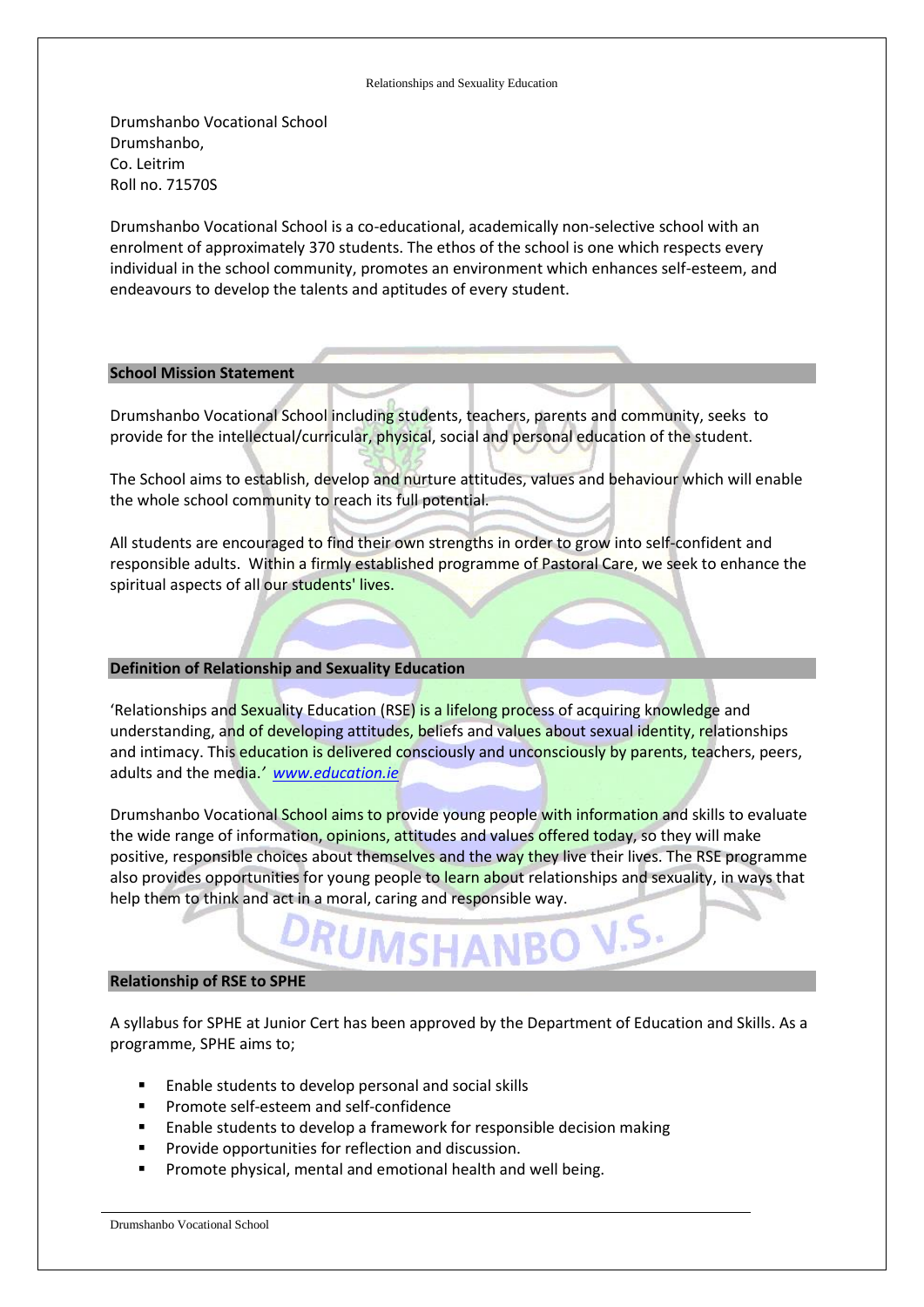The RSE programme forms part of the SPHE programme and both programmes are 'spiral, developmental in nature and age appropriate in content and methodology' (*Draft Guidelines for RSE*, NCCA, June 1995). Much of the content of the schools SPHE programme includes a range of topics which contribute to the effectiveness of the RSE programme.

## **Current Provision for RSE in Drumshanbo Vocational School**

RSE is a whole school responsibility. At a formal level RSE is dealt with in certain subjects; Science, Religion, Home Economics and CSPE. However to meet the needs of students, specific provision for RSE is made within the Social, Personal and Health Education programme.

At Junior Cycle one class period of SPHE per week is allocated for each class group. At present SPHE is not timetabled for senior cycle students, and is not recommended as a compulsory subject at this level by the Department of Education and Skills. However, although there are no specified SPHE classes at senior level, many RSE topics are addressed through the Guidance Plan and Religious Education programme.

# **Aims of Drumshanbo Vocational School's RSE Programme**

The RSE programme as dealt with within the framework of Social, Personal and Health Education has as its specific aims;

- To help students understand and develop friendships and relationships
- To promote an understanding of sexuality
- To promote an understanding of one's own sexuality
- To promote knowledge of and respect for reproduction
- To enable students to develop attitudes and values toward their sexuality in a moral, spiritual and social framework
- To provide opportunities for students to learn about relationships and sexuality in ways which help them to think and act in a moral, caring and responsible way.

# **Objectives of the RSE programme within our School;**

- Students will acquire the skills and understanding necessary to form healthy friendships and relationships.
- Students will develop a positive sense of self awareness and build skills to maintain high levels of self esteem
- Students will become aware of the variety of ways in which people grow and change, especially during adolescence, and will develop a respect for the difference between people
- Students will gain an age appropriate understanding of human physiology with reference to the reproductive cycle, human fertility and sexually transmitted diseases.
- Students will gain an understanding of the values associated with family life and the responsibilities of parenthood
- Gender issues, stereotyping and cultural issues will be explored as part of the course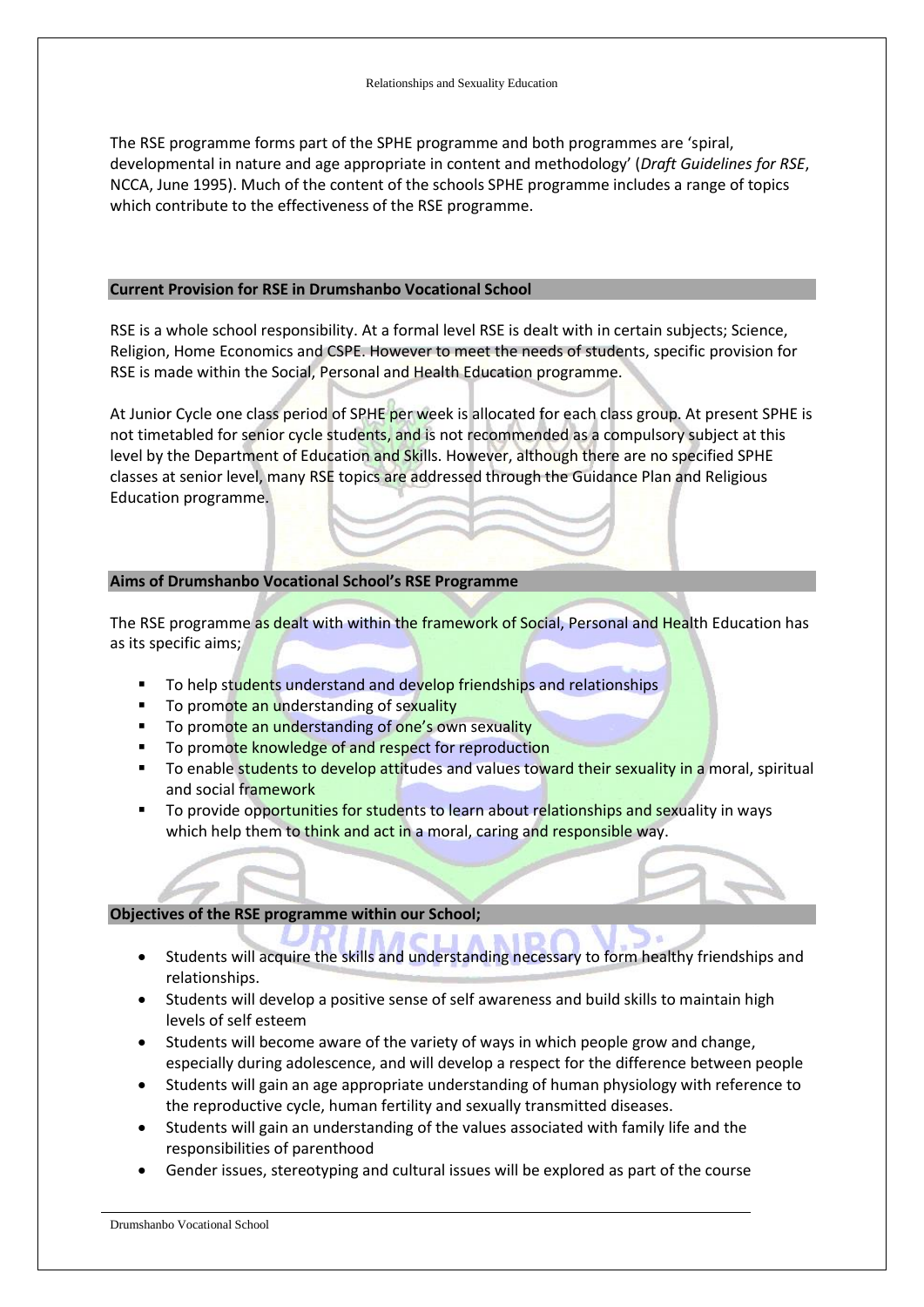Skills to cope with peer pressure, conflict management and threats to personal safety will be developed

# **Overview of Topics Covered in Junior and Senior Cycle RSE**

| <b>Junior Cycle</b> | Year 1               | Me as unique and different.                          |
|---------------------|----------------------|------------------------------------------------------|
|                     |                      | Friendship.                                          |
|                     |                      | Changes at adolescence.                              |
|                     |                      | The Reproductive System.                             |
|                     |                      | Images of male and female.                           |
|                     |                      | Respecting myself and others.                        |
|                     | Year <sub>2</sub>    | From conception to birth.                            |
|                     |                      | Recognising feelings and emotions.                   |
|                     |                      | Peer pressure and other influences.                  |
|                     |                      | Managing relationships.                              |
|                     |                      | Making responsible decisions.                        |
|                     |                      | Health and personal safety.<br>$\bullet$             |
|                     | Year 3               | Body image.                                          |
|                     |                      | Where am I now?                                      |
|                     |                      | Relationships- what is important? Sexual Orientation |
|                     |                      | Human reproduction and fertility.                    |
|                     |                      | Contraception.                                       |
|                     |                      | Unplanned pregnancy.                                 |
|                     |                      | Sexually Transmitted Infections. (STI's)             |
|                     |                      | STI transmission.                                    |
| <b>Senior</b>       | <b>Relationships</b> | What we value in relationships.                      |
| Cycle               |                      | <b>Healthy relationships.</b>                        |
|                     |                      | Self-esteem.                                         |
|                     |                      | The influence of self-esteem on our behaviour        |
|                     |                      | <b>Understanding boundaries.</b>                     |
|                     |                      | <b>Communicating boundaries.</b>                     |
|                     |                      | Intimacy.                                            |
|                     | <b>Human</b>         | Sexuality.                                           |
|                     | Sexuality            | Sexual orientation.                                  |
|                     |                      | Influences and values.                               |
|                     |                      | Decision making.                                     |
|                     |                      | Responsible relationships.                           |
|                     | Sexual               | Human reproduction and fertility.                    |
|                     | Health               | Contraception.                                       |
|                     |                      | Unplanned pregnancy.                                 |
|                     |                      | Sexually Transmitted Infections. (STI's)             |
|                     |                      | STI transmission.                                    |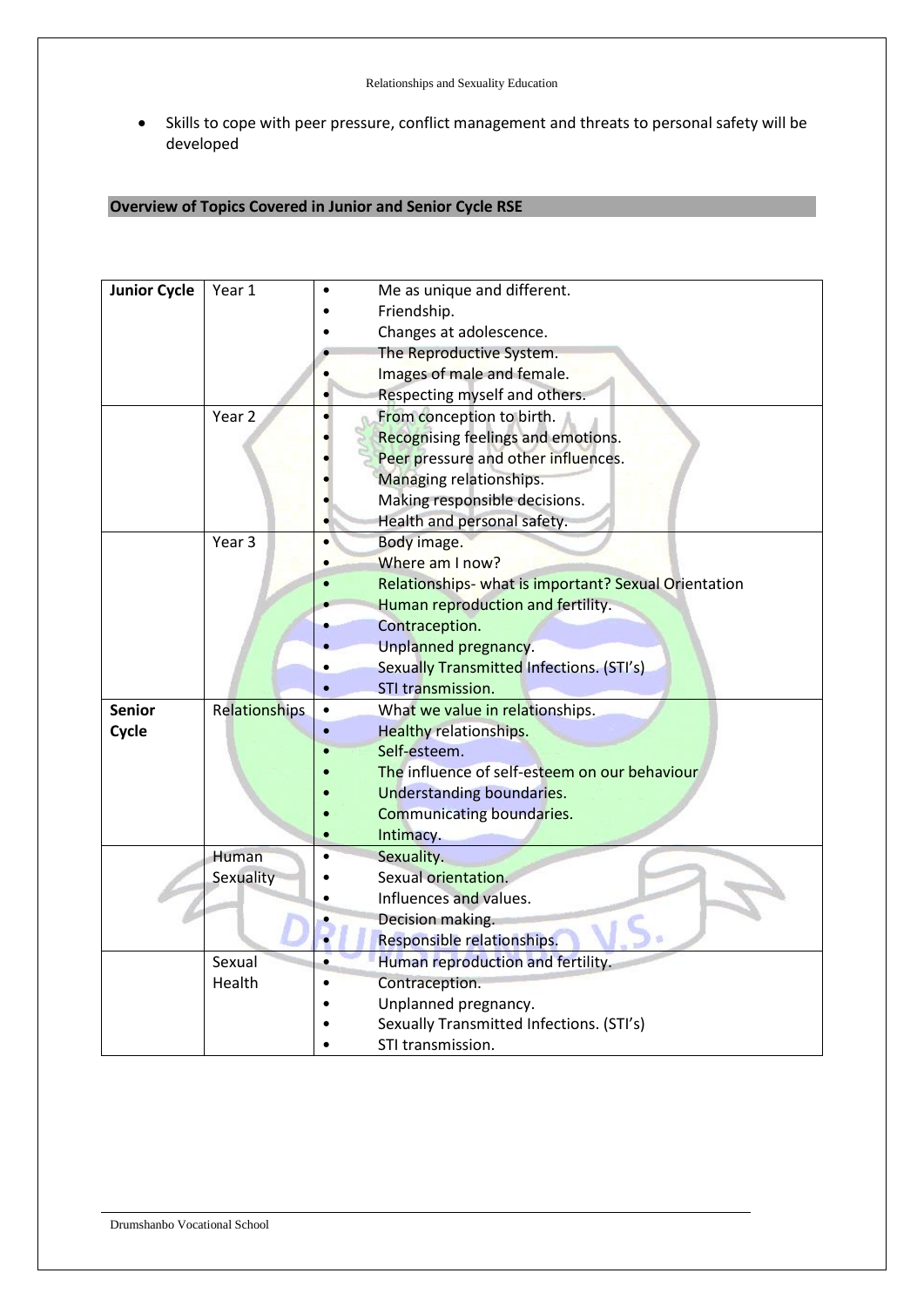# **Guidelines for the Management and Organisation of Relationships and Sexuality Education in Drumshanbo Vocational School**

- 1. The Principal has full responsibility for timetabling arrangements and staff allocation regarding the teaching of the RSE programme
- 2. The School recognises parents as the primary educators of their children and their role in education concerning relationships and sexuality, is seen by the School as very important.
- 3. Offering Advice: The School's function is to provide a general education about sexual matters and contraception and not to offer individual advise, information or counselling on aspects of sexual behaviour and contraception.
- 4. Explicit questions: Teachers may choose not to deal with explicit questions in class. When deciding to answer questions, teachers should consider the age and readiness of the students, the ethos of the School and the RSE policy.

In circumstances where a pupil is considered at some risk of any type of abuse, or in breach of the law, teachers will follow the Child Protection Guidelines for Post Primary Schools as stated in paragraph 4.1.1

*If a member of staff receives an allegation or has a suspicion that a child may have been abused, or is being abused, or is at risk of abuse he/she should, without delay, report the matter to the Designated Liaison Person in that school. A written record of the report should be made and placed in a secure location by the DLP. The need for confidentiality at all times, as previously referred to in Chapter 1 paragraph 1.2 of these guidelines, should be borne in mind. The supports of the school should continue to be made available to the child, and in paragraph 4.2.1 if the Designated Liaison Person is satisfied that there are reasonable grounds for the suspicion or allegation he/she should report the matter to the relevant health board immediately*

#### **Withdrawing Student's from the RSE programme.**

Parents have a right to withdraw their child from any aspect of RSE, and will be provided with a copy of this policy if they request. Parents do not have to give reasons for withdrawal. Misunderstandings regarding the programme will be dealt with, should they arise. Once a parent's request to withdraw their child is made, that request must be complied with until revoked by the parent.

Many RSE issues such as over-population, birth control, and other sexual matters are dealt with in a minor way in Geography and Religious Studies. However, as discussion is limited and set within the context of another particular subject, it does not constitute part of the RSE programme.

Should a request for withdrawal be made by a parent, the following procedure will be followed: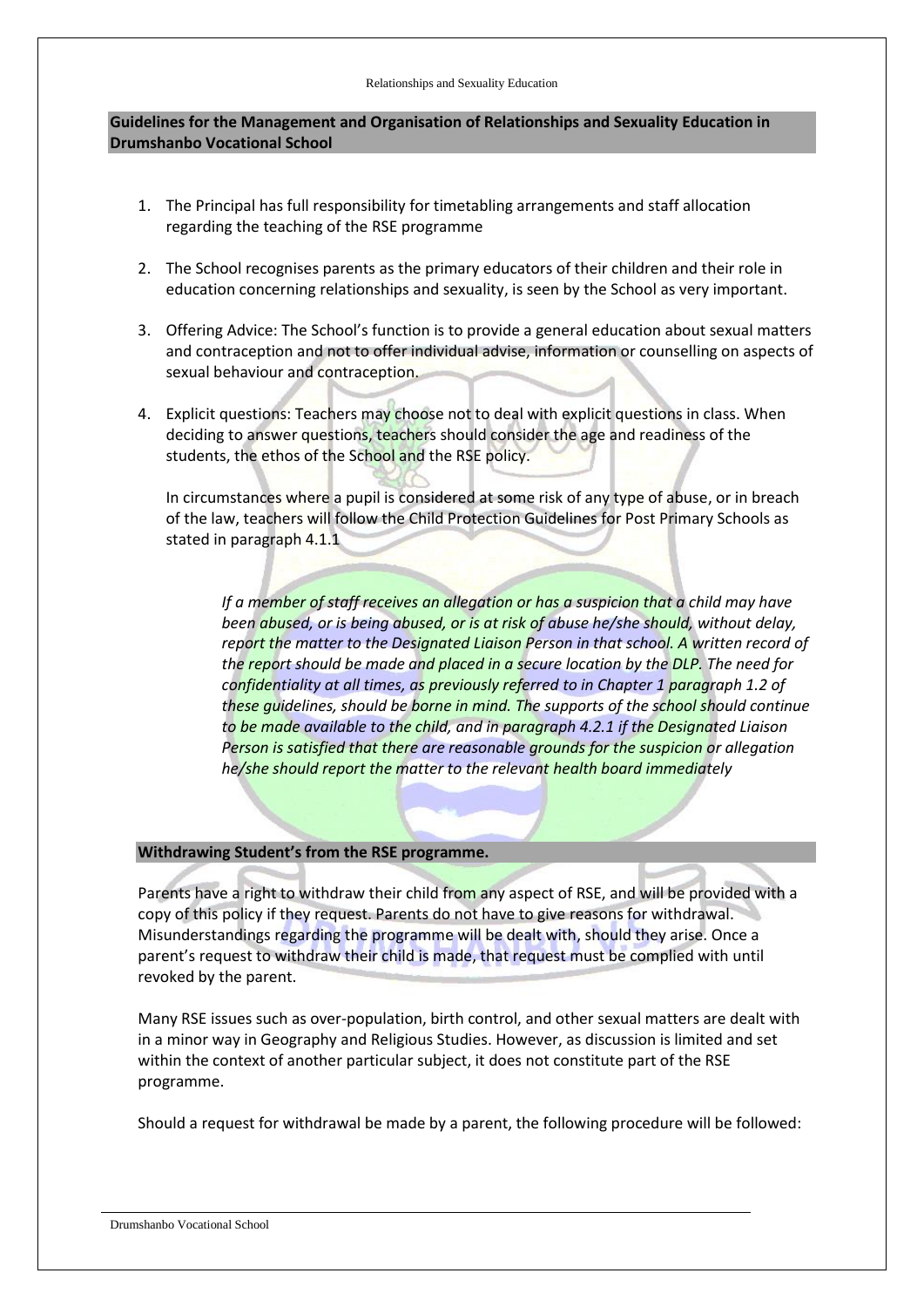- (a) We discuss the nature of the concerns with the child's parent and, if appropriate, attempt to reassure them (initially such discussion takes place at a meeting with the RSE coordinator and the Principal/Deputy Principal). We will reassure parents and address their specific concerns. Care will be taken not to undermine the integrity of the RSE programme and the entitlement of the other pupils.
- (b) We will attempt to ensure that where a pupil is withdrawn there is no disruption to other parts of their education.
- (c) We will point out to parents that pupils who are withdrawn are vulnerable to teasing we therefore attempt to cause minimal embarrassment to the pupil and minimal disruption to the programme.
- (d) We also point out that pupils may receive inaccurate information from their peers
- (e) Parents will be given access to appropriate information and resources.

#### **Visiting Speakers**

Approval from the Principal must be sought before visitors speak to a class group. The SPHE coordinator must provide the visitor with a copy of the RSE programme and make the visitor aware of the School's ethos and the manner of delivery of the RSE programme.

The content and **presentation material to be used by visiting speakers must be carefully** considered by the teacher, to ensure it's suitability for the particular class group.

#### **LGBT (Lesbian, Gay, Bisexual and Transgender)**

Teachers do not promote any one life-style as the only acceptable one for society, and therefore it is inevitable and natural, that homosexuality will be discussed during a programme of sex education. One of the advantages of exploring issues concerning homosexuality is the opportunity to correct false ideas, assumptions and address prejudice. Discussion of homosexuality should be appropriate to the age of the pupils and will be addressed both at Junior and Senior Cycle in a sensitive and appropriate way in the classroom, using the Growing Up LGBT resource.

#### **Contraception**

This topic will be dealt with in an age appropriate, open manner, looking at all sides of the issue in a non-directive way.

DRUMSHANBO V.S.

#### **Abortion**

This topic will be dealt with in an age appropriate, open manner, looking at all sides of the issue in a non-directive way.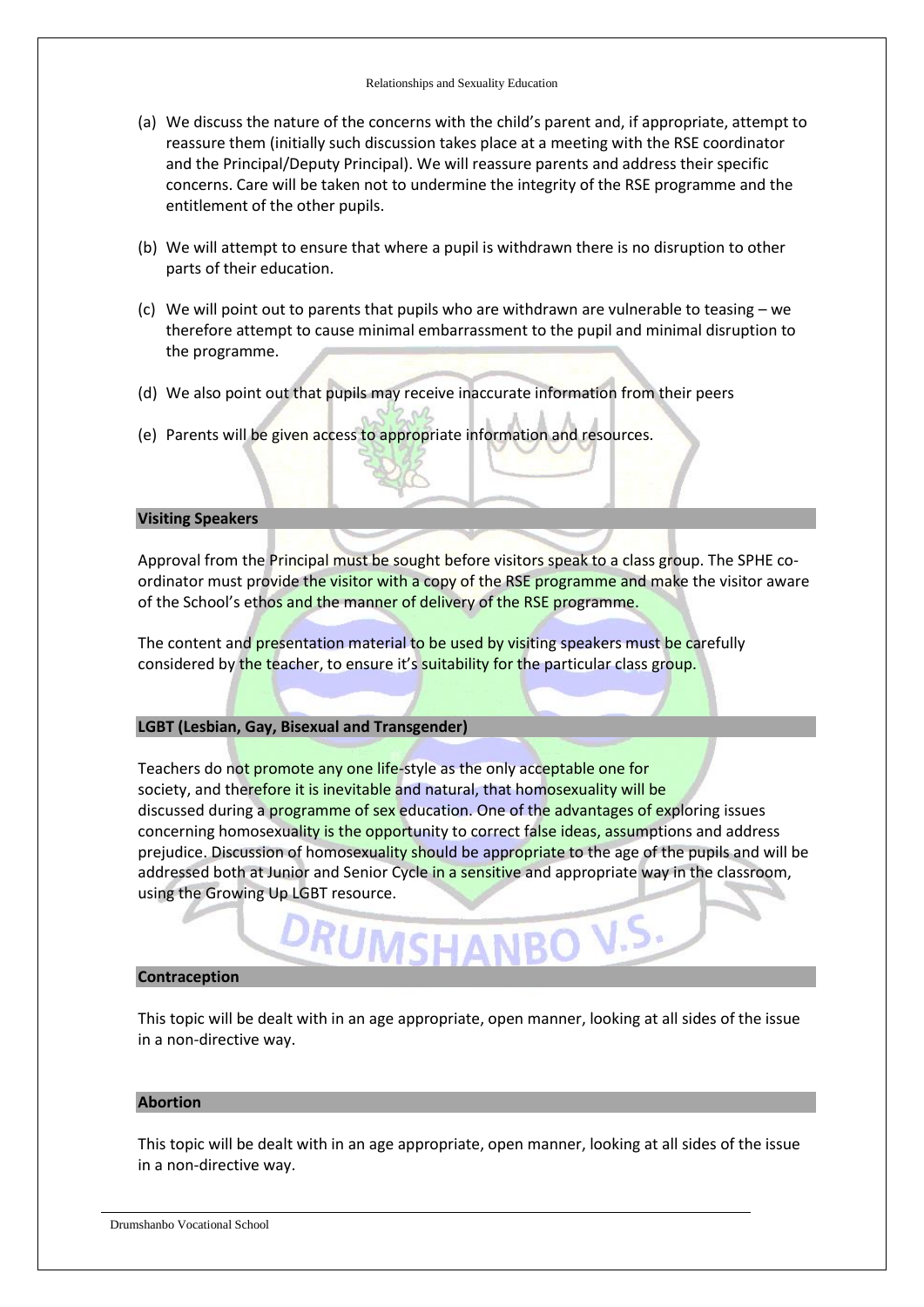#### **Special Needs**

Children with special needs, may need more help than others in coping with the physical and emotional aspects of growing up. They may also need more help in learning what sorts of behaviour are and are not acceptable, and in being warned and prepared against abuse by others.

# **Training**

Teachers involved in the delivery of the RSE programme need not be experts on the issues concerned. General teaching skills apply to the teaching of health education, with sensitivity been shown to the particular needs of the group.

Ongoing training of staff in the teaching of health education will be facilitated by the school, as deemed appropriate by the Principal.

#### **Resources**

The school Principal will consider all requests for appropriate resources in terms of time, finance and personnel.

### **Monitoring, evaluating and reviewing the RSE programme**

The SPHE co-ordinator in association with the school management will monitor the implementation of this policy.

The policy will be reviewed and evaluated every three years under the direction of the Board of Management. This process will be co-ordinated by the SPHE Coordinator and involve teachers directly involved in the delivery of the programme, in consultation with the wider school community.

On-going review and evaluation will take cognisance of changing information, guidelines, legislation and feedback from parents/guardians, students, teachers and others. The SPHE coordinator will have the role of monitoring aspects of the policy. This policy will be revised as necessary in the light of such review and evaluation and within the framework of school planning.

The following indicators will be used to gauge the impact and effectiveness of the policy, at review.

- RSE is being successfully taught through SPHE for all relevant students
- Where SPHE may not be timetabled, e.g. at Senior Cycle, that these students are receiving RSE
- Adequate resource material is available to teachers
- Appropriate in-service for teachers is available and relevant teachers are availing of it
- Students are aware of the policy
- Parents/Guardians are aware of the policy
- Positive feedback is received from teachers, other school staff, students, parents/guardians, members of the Board of Management.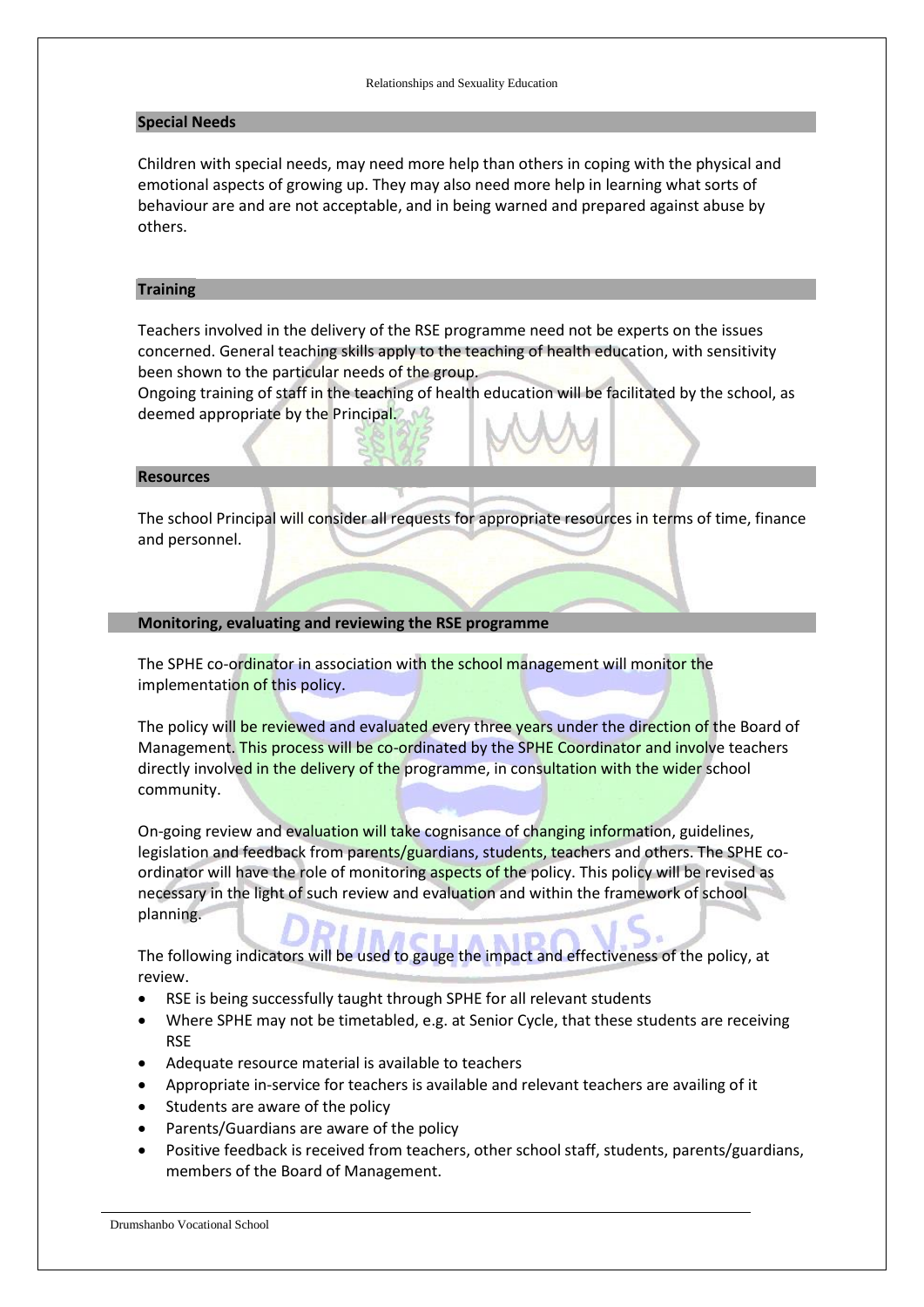The following may be considered to support the process of review and evaluation:

- A confidential survey of students and staff
- **Feedback from the student body.**
- Parent/Guardian feedback, including at parent/teacher meetings
- **A** comment/suggestion box.